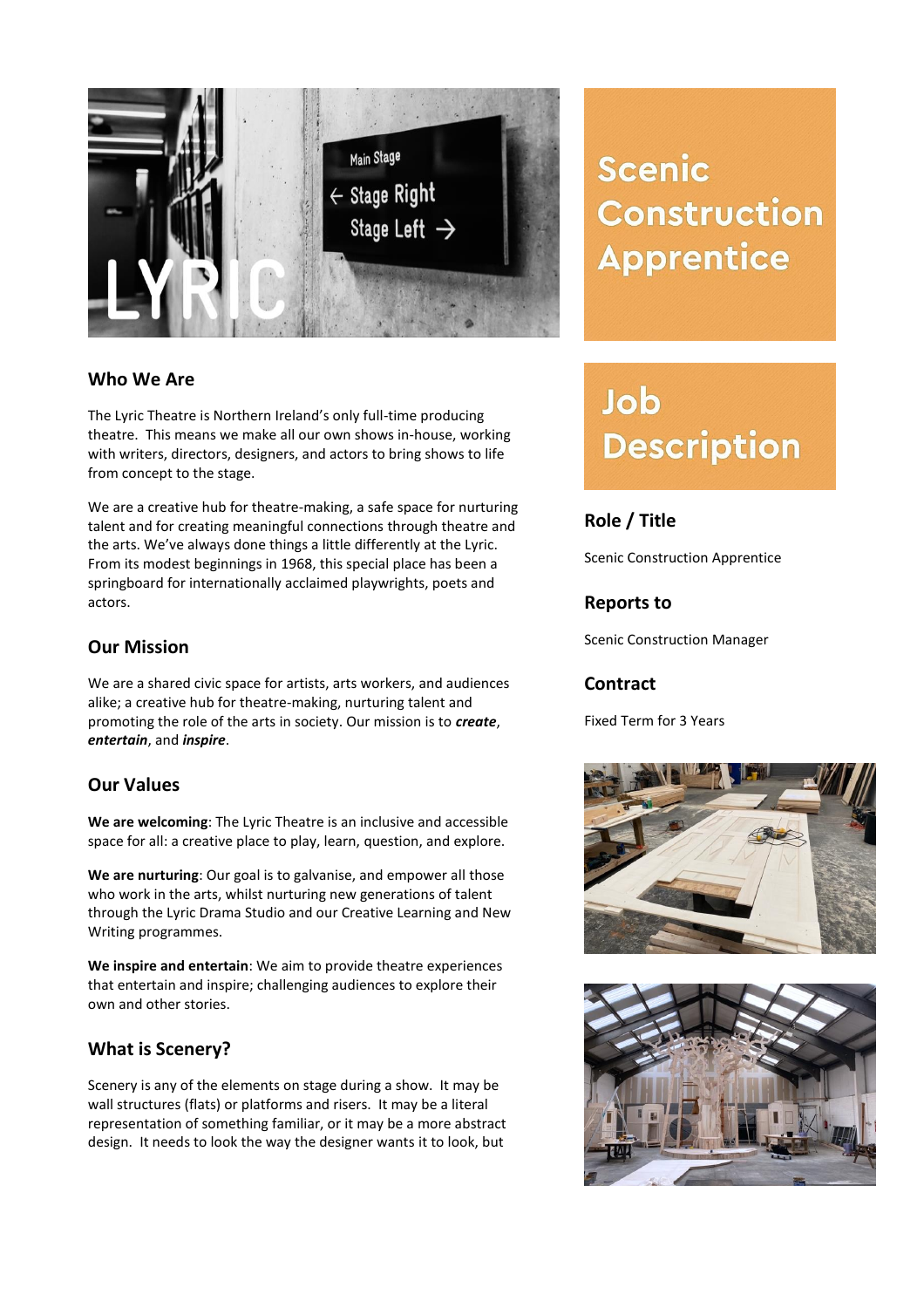also needs to be practical, well-constructed, and able to safely support the weight of people who will be working or performing on it. It also needs to be able to break down quickly and easily for transport and reassembly for shows that go on tour.

# **What is a Scenic Carpenter?**

Simply put, a scenic carpenter is the person who builds stage scenery for shows. They work closely with the production designers and production managers to realise the vision of the design. They build from construction drawings and scale models of the set. Other people who may work in scenic construction are metal fabricators and scenic artists.

## **Purpose of the Scenic Construction Apprenticeship**

The Scenic Construction Apprenticeship is a three-year fixed term role. It has been funded by 'Art Work'; an Employment and Skills Initiative for the Arts Sector, supported by the Department of Communities through Future Screens NI.

#### **What is involved?**

You will be working most of the time at our scenic workshop in Mallusk, north of Belfast. You will work three to four days per week in the workshop and will attend Northern Regional College, Newtownabbey<sup>1</sup> for one or two days per week during term time where you will study for a Level 2 Carpentry and Joinery Apprenticeship standard. From time to time you may work at other sites, such as the Lyric Theatre in Belfast.

You will assist on all scenic builds for all productions, projects, and events for internal productions and events, putting the skills you learn in college into practice in a workshop environment.

You will help to prepare and make scenic items with the team of scenic carpenters, managers and other fabricators.

You will get to work closely with the workshop team on samples and actual finished items of scenery including timber flats, staging units and other 3D scenic items.

# **Salary and Benefits**

The rate of pay will be the Real Living Wage (currently £9.90/hour), with an annual salary of £18,018, paid monthly in arrears.

You will also receive:

- Access to a free and confidential Employee Assistance Programme;
- Auto Enrolment in pension scheme with employer contribution;
- A comprehensive induction and annual training programme;
- Complimentary ticket allowance for Lyric Theatre Productions.

#### **Working Week**

 $\overline{a}$ 

The standard working week will be 35 hours over 5 days, to include between one and two days per week in college during term-time between September and July as part of the apprentice scheme. The hours worked may vary depending on the needs of the business and there will be times when additional hours will be required to meet the demands of the role. Any additional hours worked will be compensated by additional time off in lieu. Due to the nature of this position a significant degree of flexibility is required from the post holder to meet the demands of the theatre's schedule.

# **Annual Holiday Entitlement**

20 days discretionary plus bank/public holidays (currently 11 days). There may be occasions when it is required to work on a public or bank holiday for which a day in lieu will be given.

<sup>&</sup>lt;sup>1</sup> The NRC Newtownabbey campus is the closest college to the workshop. The Level 2 Carpentry and Joinery Apprenticeship standard is also available at Belfast Met and South Eastern Regional College (SERC). The Lyric has no formal partnerships with any educational providers, and it will be for the successful candidate to determine the most appropriate location.